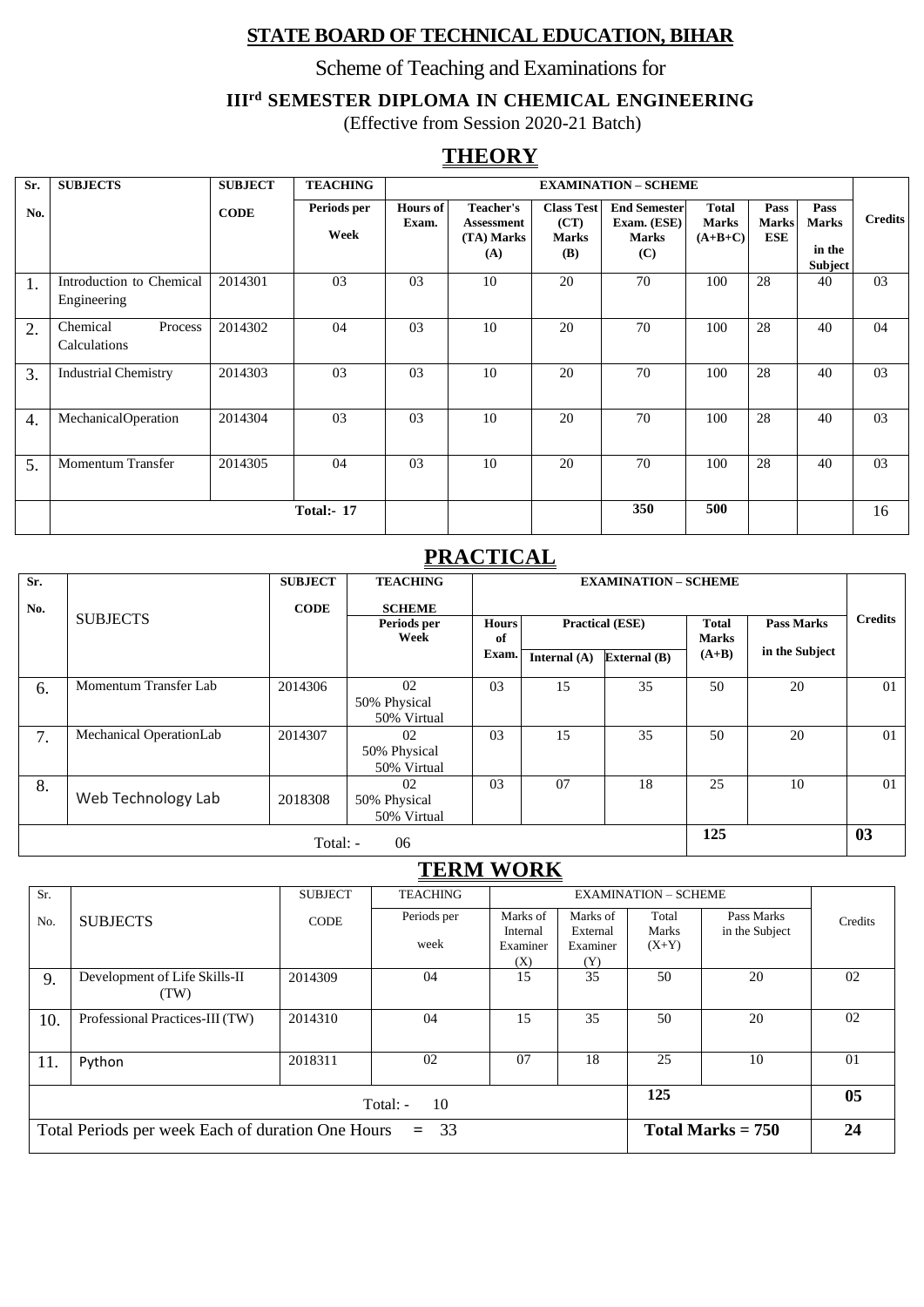### **INTRODUCTION TO CHEMICAL ENGINEERING**

|                |    | <b>Theory</b> |                         | No. of period in one session: | Credits |    |
|----------------|----|---------------|-------------------------|-------------------------------|---------|----|
| <b>SUBJECT</b> |    |               | No. of Periods per Week | <b>Full Marks:</b>            | 100     |    |
| <b>CODE:</b>   |    | m             | P/S                     | <b>ESE</b>                    |         |    |
| 2014301        | 03 | -             | ۰.                      |                               | 20      | 03 |
|                |    |               |                         | $\cap$ $\top$                 |         |    |

### **Course Learning Objectives**:

- To give a comprehensive knowledge on various aspects practiced in chemical engineering.
- To give the sources of information on related topics.

### **Course Content:**

| <b>UNIT I</b>   | Chemistry, Chemical Engineering and Chemical Technology;<br>Chemical process industries: History and their role in Society; Role<br>of Chemical Engineer; History and Personalities of Chemical<br>Engineering; Greatest achievements of Chemical Engineering.                                                                                                   |
|-----------------|------------------------------------------------------------------------------------------------------------------------------------------------------------------------------------------------------------------------------------------------------------------------------------------------------------------------------------------------------------------|
| <b>UNIT II</b>  | Components of Chemical Engineering: Role of Mathematics,<br>Physics, Chemistry and Biology; Thermodynamics, Transport<br>Phenomena, Chemical Kinetics and Process dynamics, design and<br>control.                                                                                                                                                               |
| <b>UNIT III</b> | Concept of Unit Processes and Unit Operations; Description of<br>different Unit Processes and Unit Operations; Designing of<br>equipment's; Flowsheet representation of process plants,                                                                                                                                                                          |
| <b>UNIT IV</b>  | Role of Computer in Chemical Engineering; Chemical Engineering<br>Software; Relation between Chemical Engineering and other<br>engineering disciplines; Traditional vs. modern Chemical<br>Engineering; Versatility of Chemical Engineering: Role of Chemical<br>Engineers in the area of Food, Medical, Energy, Environmental,<br>Biochemical, Electronics etc. |
| <b>UNIT V</b>   | Paradigm shifts in Chemical Engineering; Range of scales in<br>Chemical Engineering; Opportunities for Chemical Engineers; Future<br>of Chemical Engineering.                                                                                                                                                                                                    |

### **REFERENCE BOOKS:**

1. S. K. Ghosal, S. K., Sanyal and S. Datta, "Introduction to Chemical Engineering", Tata McGraw Hill Education Pvt. Ltd., New Delhi.

2. Pushpavanam.S., "Introduction to Chemical Engineering", PHI Learning Pvt. Ltd., New Delhi,

3. Badger W.L. and Banchero J.T., "Introduction to Chemical Engineering", 6thEdition, Tata McGraw Hill, 1997.

4. Dryden, C.E., "Outlines of Chemicals Technology", Edited and Revised by Gopala Rao, M. and M.Sittig, 2nd Edition, Affiliated East-West press, 1993.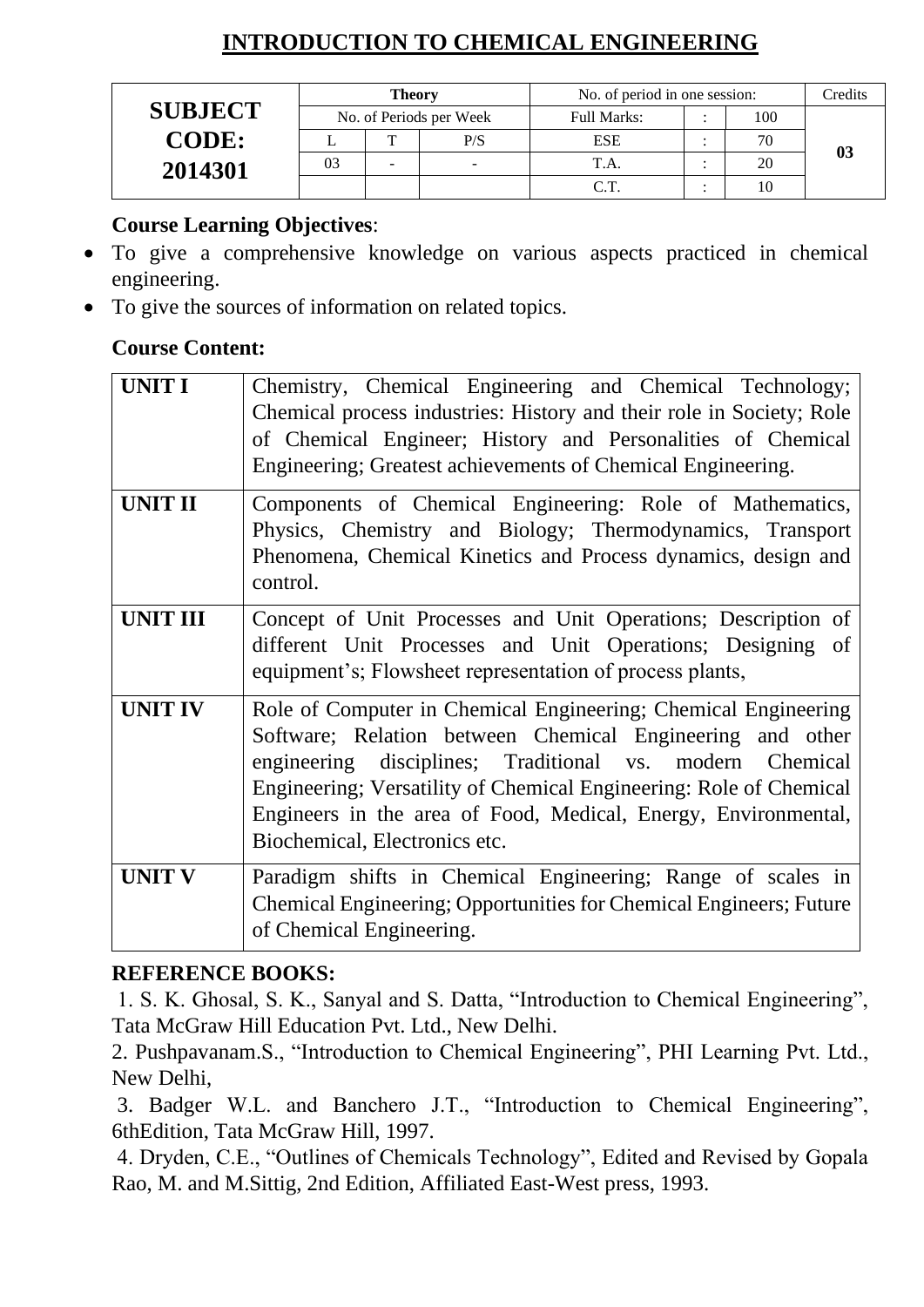## **Chemical Process Calculations**

|                |    | <b>Theory</b> |                         | No. of period in one session: | Credits |    |    |
|----------------|----|---------------|-------------------------|-------------------------------|---------|----|----|
| <b>SUBJECT</b> |    |               | No. of Periods per Week | Full Marks:                   |         |    |    |
| <b>CODE:</b>   |    | m             | P/S                     | <b>ESE</b>                    |         |    | 04 |
| 2014302        | 04 |               |                         |                               |         | 20 |    |
|                |    |               |                         | $\sim$ $\sim$                 |         |    |    |

#### **CONTENT**

| <b>UNIT-I:</b> | Basics of unit operations and unit processes, Units and dimensions.                                                                                                                                                                            |
|----------------|------------------------------------------------------------------------------------------------------------------------------------------------------------------------------------------------------------------------------------------------|
| UNIT-II:       | Stoichiometric principles – composition relations, density and specific<br>gravity. Behavior of Ideal gases - application of ideal gas law - gaseous<br>mixtures - volume changes with change in composition.                                  |
| UNIT-III:      | Vapour pressure - effect of Temperature on vapour pressure - vapour<br>pressure plots – vapour pressure of immiscible liquids - solutions.<br>Humidity and Solubility: Humidity - saturation - vaporization - wet and dry<br>bulb thermometry. |
| UNIT-IV:       | Material Balance - Processes involving chemical reaction - Combustion of<br>coal, fuel gases and Sulphur - Recycling operations - bypassing streams -<br>Degree of conversion – excess reactant -limiting reactant. Unsteady state<br>problems |
| <b>UNIT-V:</b> | Energy Balance: Thermo chemistry - Hess's law of summation - heat of<br>formation, reaction, combustion and mixing - mean specific heat -<br><b>Theoretical Flame Temperature.</b>                                                             |

#### **REFERENCE BOOKS**

1. K.V. Narayanan and B. Lekshmikutty, "Stoichiometry and Process Calculations", Prentice Hall of India Ltd, New Delhi..

2. V.Venkataramani, N.Anantharaman and K.M. Meera Sheriffa Begum, 'Process Calculations' Prentice Hall of India Ltd, New Delhi.

3. B. I. Bhatt, "Stoichiometry", Tata McGraw Hill Publishers Ltd., New Delhi.

4. C. M. Narayanan & B. C Bhattacharya, 'Unit operations and Processes' Vol-I, CBS Publishers & Distributors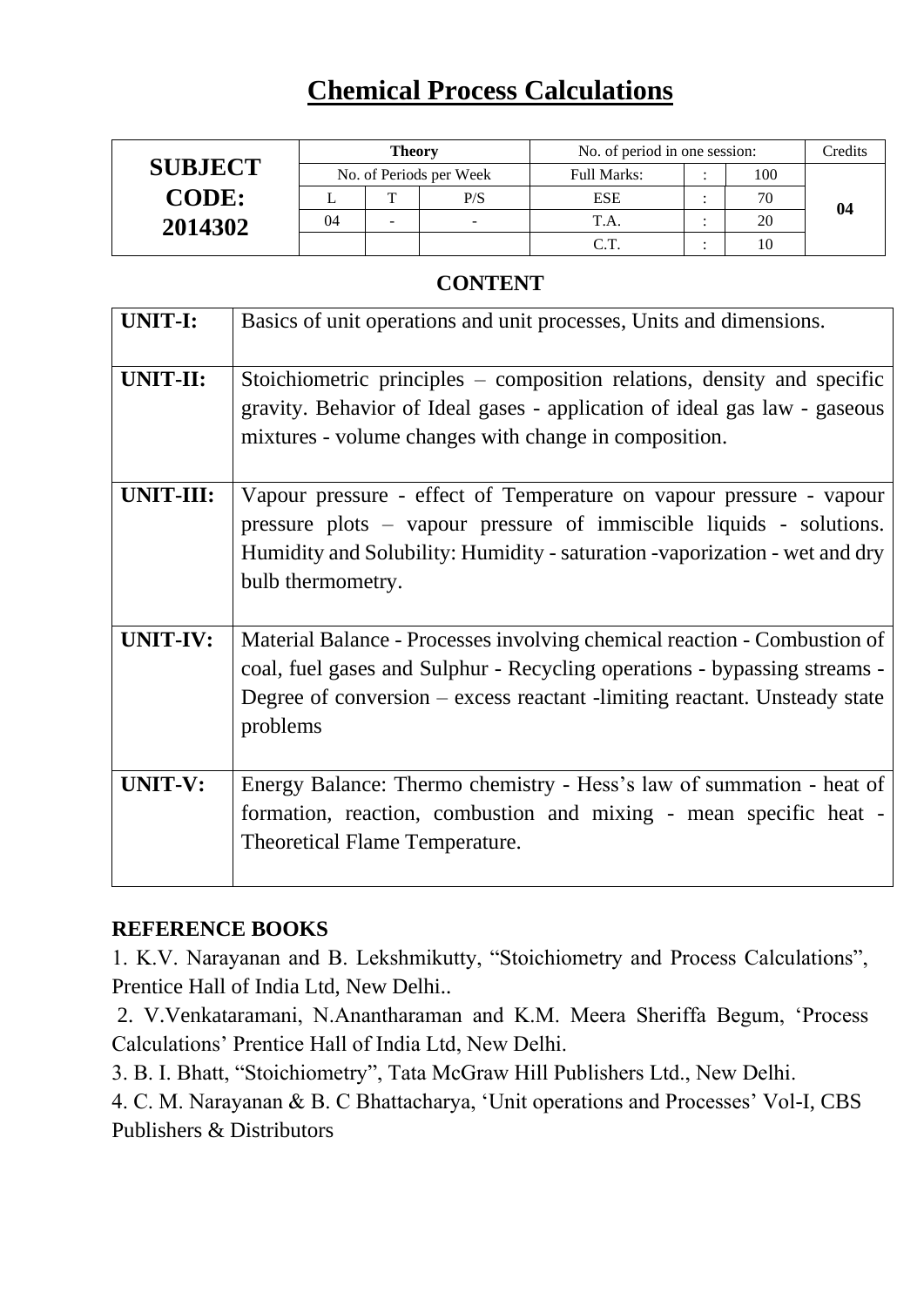## **Industrial Chemistry**

|                | <b>Theory</b> |   |                         | No. of period in one session: | Credits |    |    |
|----------------|---------------|---|-------------------------|-------------------------------|---------|----|----|
| <b>SUBJECT</b> |               |   | No. of Periods per Week | <b>Full Marks:</b>            |         |    |    |
| <b>CODE:</b>   |               | m | P/S                     | <b>ESE</b>                    |         | 70 |    |
| 2014303        | 03            | - | -                       |                               |         | 20 | 03 |
|                |               |   |                         | $\cap$ T                      |         |    |    |

### **CONTENT**

| UNIT-I:   | Organic Chemistry Nomenclatures of organic compounds, functional groups                                |
|-----------|--------------------------------------------------------------------------------------------------------|
| UNIT-II:  | Classification of organic compounds, aliphatic Compounds, closed chain compounds,                      |
|           | unsaturated. Alkanes, alkenes, alkynes, cycloalkanes. Halogenations, saturated halogenation            |
|           | oxidation, halogenation, Nitration, pyrolysis, isomerization<br>Reaction of alkenes,                   |
|           | dehydrogenation, Structures and reactivity of alkanes, cycloalkanes. Alkenes, preparation,             |
|           | properties and reactions, Action of ozone, hydrogenation, halogenation, action of halogen acids,       |
|           | sulfuric acid, polymerization, uses of alkenes.                                                        |
|           |                                                                                                        |
| UNIT-III: | Aromatic Compounds, alkyl halides, alcohol and phenols. Concept of aromaticity, structure of           |
|           | benzene, properties of benzene, reactions of benzene, halogenation, hydrogenation, pyrolysis,          |
|           | Classification of alkyl halides, isomerism in alkyl halides, properties of alkyl halides, substitution |
|           | reaction, elimination reaction, alcohols. Classification of alcohols, preparation, properties,         |
|           | reaction, phenols Classification, preparation, reaction.                                               |
|           |                                                                                                        |
| UNIT-IV:  | Phase rule, Phase rule, phase, component, degrees of freedom, One component system                     |
| UNIT-V:   | Adsorption Definition, nature of adsorption, types of adsorption Langmuir adsorption isotherm,         |
|           | Freundlich adsorption Isotherm, application, Solutions and Indicators Ideal solution, non-ideal        |
|           | solution, Azeotropic Mixture, and theory of indicators.                                                |
|           |                                                                                                        |
|           |                                                                                                        |

#### REFERENCE BOOKS:

- 1. R. T. Morrison, R. N. Boyd and S.K. Bhattacharjee, 'Organic Chemistry" Pearson.
- 2. V Raghavan, "Material Science & Engineering" PHI Learning Pvt. Ltd.
- 3. P.L. Sony and H.M. Chawla, "Text book of organic Chemistry", Sultan Chand & Sons  $-$  Tb
- 4. B.R. Puri, L.R. Sharma and M.S. Padania, "Principles of physical chemistry" Vikas Publishing House Pvt Ltd.,
- 5. K. S. Tewari, S. N Mehrotra, N. K. Vishnoi, "Textbook of organic chemistry" Vikas Publishing House Pvt Ltd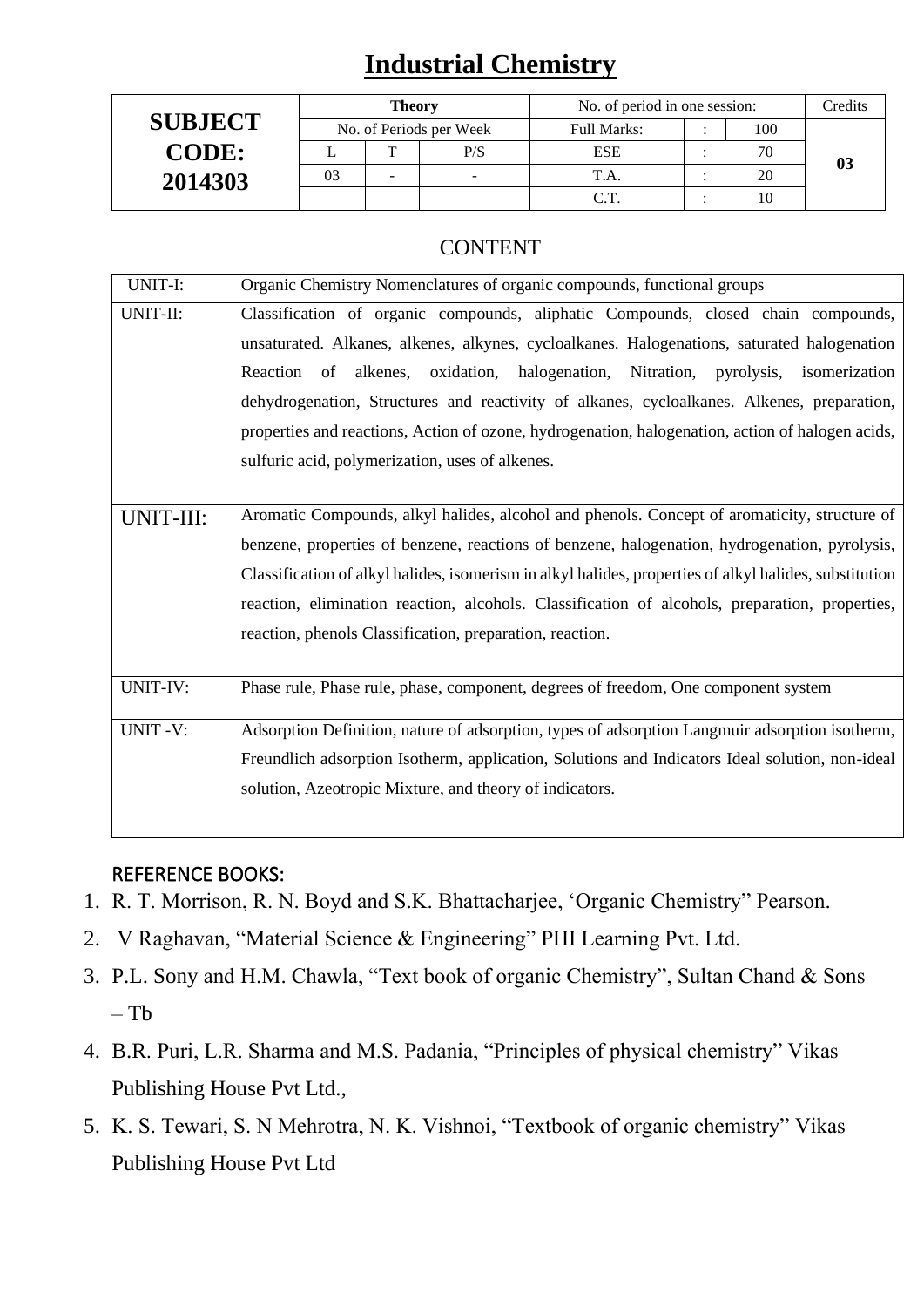# **MechanicalOperation**

|                |    | <b>Theory</b> |                          | No. of period in one session: | Credits |    |  |
|----------------|----|---------------|--------------------------|-------------------------------|---------|----|--|
| <b>SUBJECT</b> |    |               | No. of Periods per Week  | Full Marks:                   |         |    |  |
| <b>CODE:</b>   |    | Ē             | P/S                      | <b>ESE</b>                    |         |    |  |
| 2014304        | 03 | -             | $\overline{\phantom{0}}$ | T.A.                          |         | 20 |  |
|                |    |               |                          |                               |         |    |  |

#### **CONTENT**

| <b>UNIT-I:</b> | Characteristics of Particulate Material: Properties and characterization of<br>particulate solids, Flow properties of particulates.                         |
|----------------|-------------------------------------------------------------------------------------------------------------------------------------------------------------|
| UNIT-II:       | Introduction to size reduction equipment, energy and power requirement in<br>milling operations                                                             |
| UNIT-III:      | Separation of solids, Solid – Solid Separation Equipment's                                                                                                  |
| UNIT-IV:       | Particulate Processes: Solid-Liquid and Gas-Solid separation methods,<br>Equipment's Classification by size, agitation and mixing of solids and<br>liquids, |
| UNIT-V:        | Handling of Particulate Material: Conveying methods, Storage methods,<br>Feeders and elevators.                                                             |

### REFERENCE BOOKS

1. Anup. K.Swain, Hemlata Patra, G.K.Roy., "Mechanical Operations", McGraw Hill Education.

2. McCabe and J.C.Smith," Unit Operation of Chemical Engineering", McGraw Hill., New York.

3. M. Coulson and J.F. Richardson, "Chemical Engineering", Vol. II, Butterworth-Heinemann

 4. Badger and Banchero, "Introduction to Chemical Engineering", McGraw Hill, New York.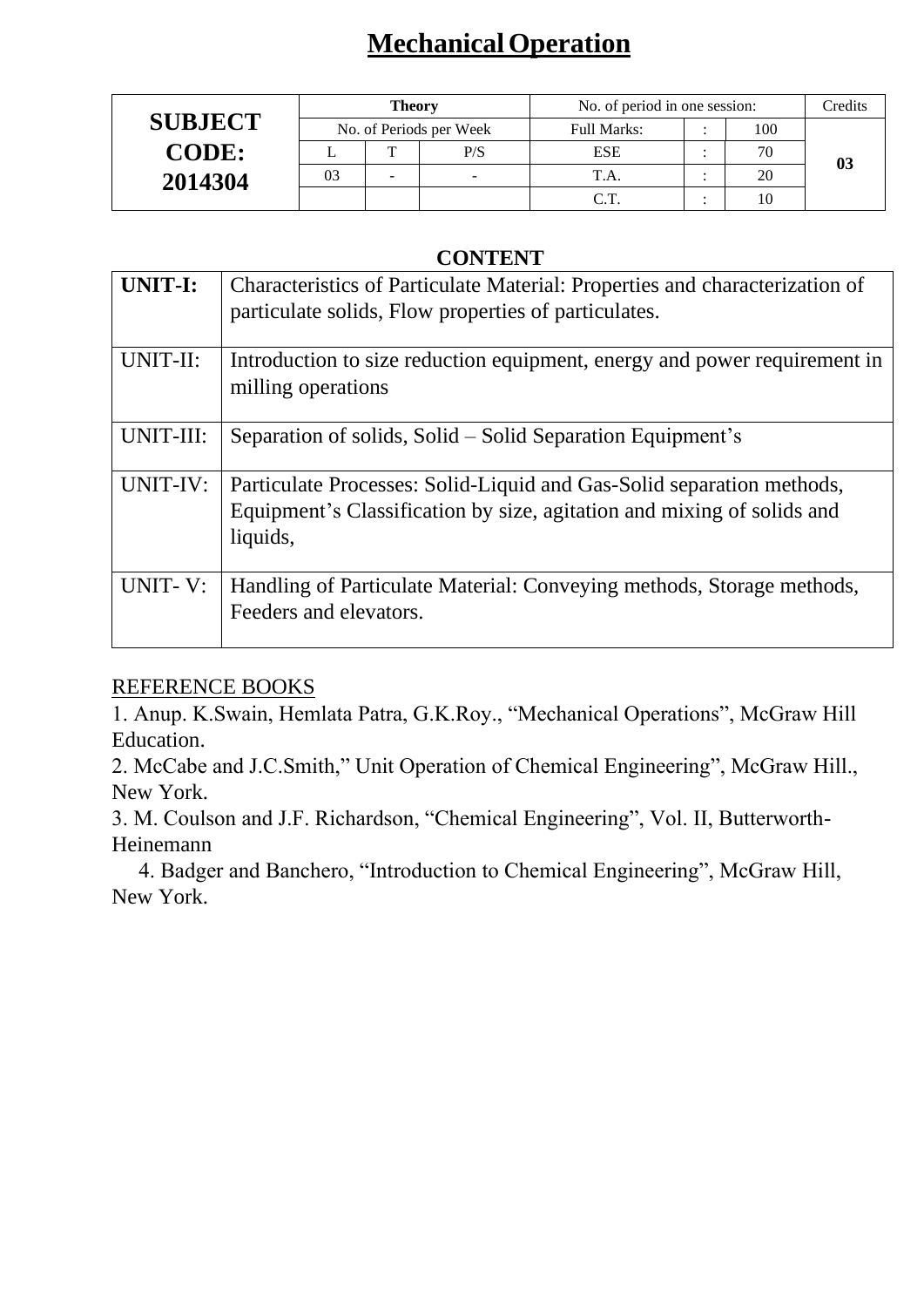## **Momentum Transfer**

|                |    | <b>Theory</b> |                         | No. of period in one session: | Credits |    |
|----------------|----|---------------|-------------------------|-------------------------------|---------|----|
| <b>SUBJECT</b> |    |               | No. of Periods per Week | <b>Full Marks:</b>            | 100     |    |
| <b>CODE:</b>   |    | $\mathbf{r}$  | P/S                     | <b>ESE</b>                    | 70      | 03 |
| 2014305        | 04 | -             | -                       |                               | 20      |    |
|                |    |               |                         |                               |         |    |

### **CONTENT:**

| Properties of fluids and concept of pressure: Introduction - Nature of    |
|---------------------------------------------------------------------------|
| fluids - physical properties of fluids - types of fluids. Fluid statics:  |
| Pressure - density - height relationships. Pressure measurement.          |
| Dimensional analysis. Similarity - forces arising out of physical         |
| similarity - dimensionless numbers.                                       |
| Momentum Balance and their Applications: Kinematics of fluid flow;        |
| Newtonian and non-Newtonian fluids - Reynolds number - experiment         |
| and significance - Momentum balance - Forces acting on stream tubes -     |
| Bernoulli's equation - Correction for fluid friction                      |
| Flow of incompressible fluids in pipes $-$ laminar and turbulent flow     |
| through closed conduits - velocity profile & friction factor for smooth   |
| and rough pipes - Head loss due to friction in pipes, fitting etc.        |
| Flow of Fluids through Solids: Form drag - skin drag - Drag co-efficient. |
| Flow around solids and packed beds. Friction factor for packed beds.      |
| Ergun's Equation - Motion of particles through fluids - Terminal settling |
| velocity. Fluidization - Mechanism, types, general properties -           |
| applications                                                              |
| Transportation and Metering: Measurement of fluid flow: Orifice meter,    |
| Venturi meter, Pitot tube, Rotameter, weirs and notches Wet gas meter     |
| and dry gas meter. Hot wire and hot film anemometers. Transportation      |
| of fluids: Fluid moving machinery performance. Selection and              |
| specification. Positive displacement pumps, Rotary and Reciprocating      |
| pumps, Centrifugal pumps and characteristics, Introduction to Fans,       |
| <b>Blowers &amp; Compressors</b>                                          |
|                                                                           |

REFERENCE BOOKS:

1. A. K. Mohanty, "Fluid Mechanics", Prentice Hall of India Ltd, New Delhi.

2. W. L. McCabe, J.C. Smith and P. Harriot, "Unit operations of Chemical

Engineering", McGraw Hill, International Edn.,

3. J. M. Coulson and J. F. Richardson, "Chemical Engineering", Vol 1, Butterworth Heinemann.

4. C. M. Narayanan & B. C Bhattacharya, 'Unit operations and Processes' Vol-I, CBS Publishers & Distributors.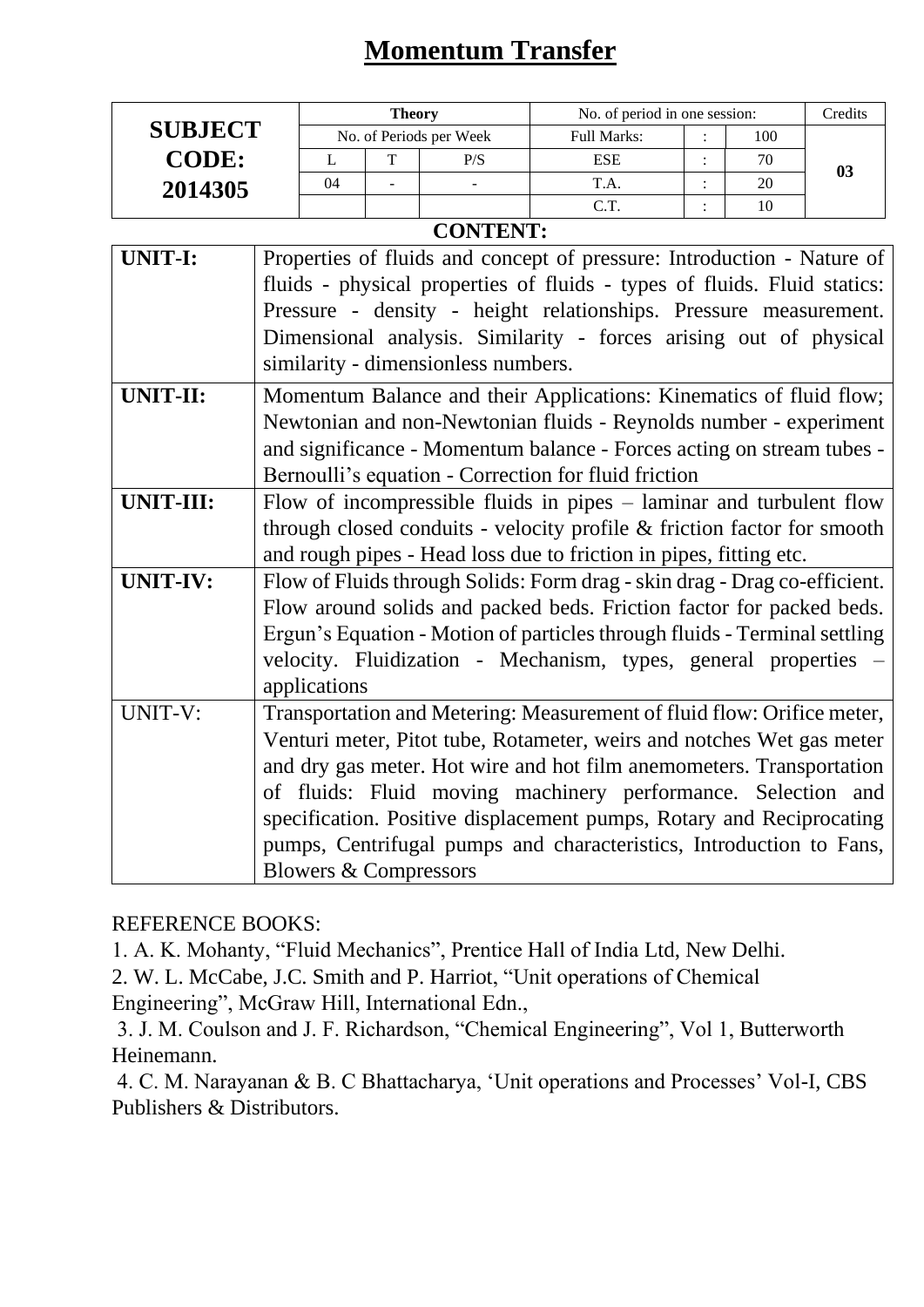## **PRACTICAL Momentum Transfer Lab**

|                | <b>Practical</b> |   |                         | No. of period in one session: | Credits |  |
|----------------|------------------|---|-------------------------|-------------------------------|---------|--|
| <b>SUBJECT</b> |                  |   | No. of Periods per Week | Full Marks:                   | 50      |  |
| <b>CODE:</b>   |                  | m | P/S                     | ESE                           | 50      |  |
| 2014306        |                  | - | 02                      | Internal                      |         |  |
|                |                  |   |                         | External                      |         |  |

### **CONTENTS:**

To conduct experiment to study

- 1. Different types of manometers
- 2. Major losses in pipe flow
- 3. Minor Losses (Globe Valve, Bends and Elbows)
- 4. Major losses in spiral coil flow
- 5. Major losses in helical coil flow
- 6. Flow Through Packed Bed
- 7. Flow Through Fluidized Bed
- 8. Calibration of orifice meter
- 9. Calibration of venturi meter
- 10. Calibration of pitot tube
- 11. Calibration of channel
- 12. Characteristics of reciprocating pump
- 13. Characteristics of centrifugal pump

### **REFERENCES:**

1. Lab Manual

2. W. L. McCabe, J.C. Smith and P. Harriott, "Unit operations of Chemical Engineering", McGraw Hill, International Edn.

3. G Chandrasekhar, Laboratory Experiments in Chemical and Allied Engineering, Pen ram International Publishing (India) Pvt. Ltd.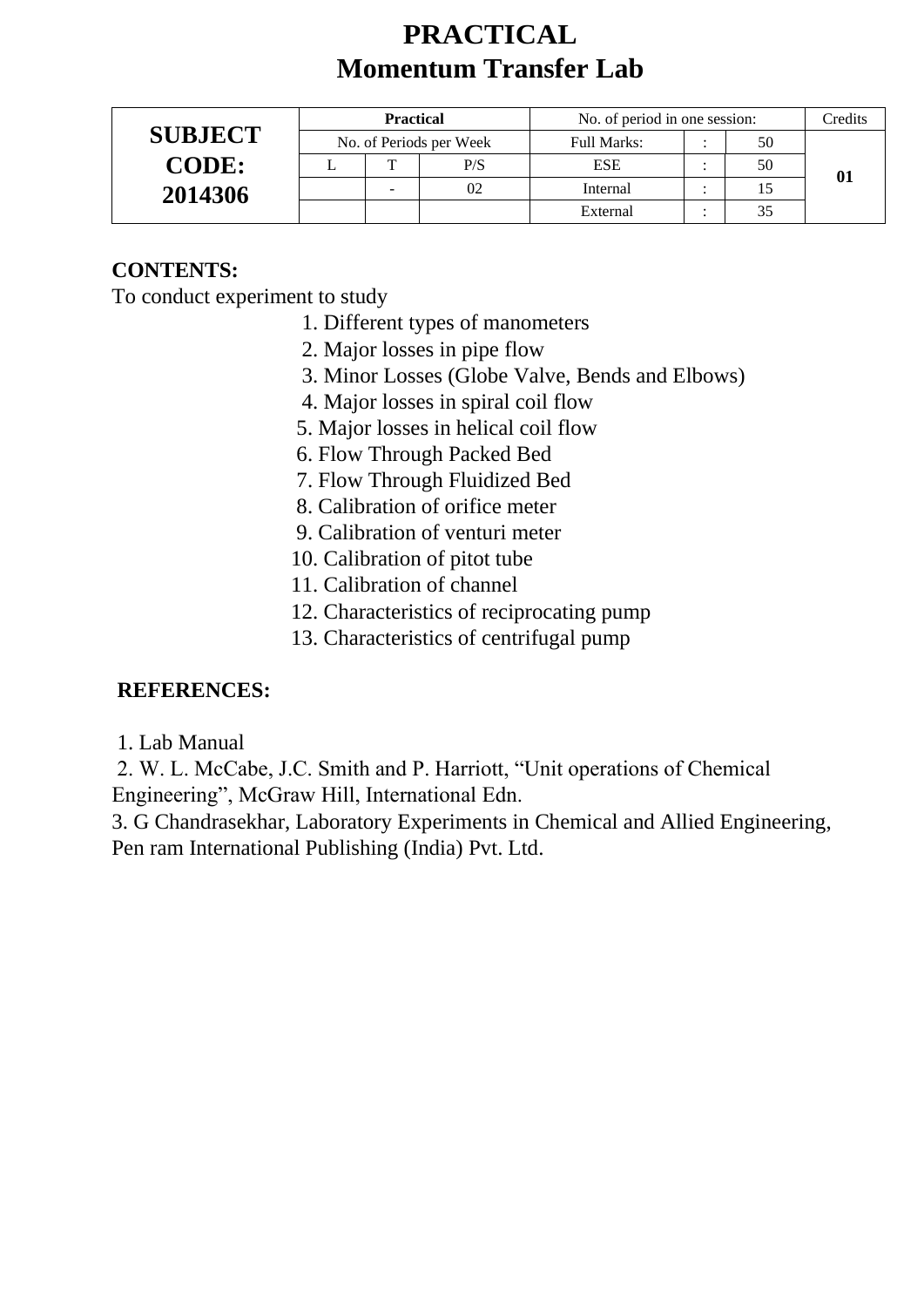# **Mechanical OperationLab**

|                | <b>Practical</b> |                         | No. of period in one session: | Credits |  |
|----------------|------------------|-------------------------|-------------------------------|---------|--|
| <b>SUBJECT</b> |                  | No. of Periods per Week | <b>Full Marks:</b>            | 50      |  |
| <b>CODE:</b>   | ௱                | P/S                     | <b>ESE</b>                    | 50      |  |
| 2014307        | -                | 02                      | Internal                      |         |  |
|                |                  |                         | External                      |         |  |

### **CONTENTS:**

- 1. Different types of density of particle (Bulk, Particle, Repose)
- 2. Angle of repose
- 3. Particle size distribution
- 4. Screen effectiveness
- 5. Jaw crusher
- 6. Ball mill
- 7. Drop weight crushes
- 8. Drag studies
- 9. Settling studies
- 10. Separation of solids using settling characteristics
- 11. Constant Pressure Filtration
- 12. Constant Volume Filtration
- 13. Elutriation
- 14. Agitated vessel
- 15. Storage of Solids

### **REFERENCES:**

1. Lab Manual

2. W. L. McCabe, J.C. Smith and P. Harriott, "Unit operations of Chemical Engineering", McGraw Hill, International Edn.,

3. G Chandrasekhar, Laboratory Experiments in Chemical and Allied Engineering, Penram International Publishing (India) Pvt. Lt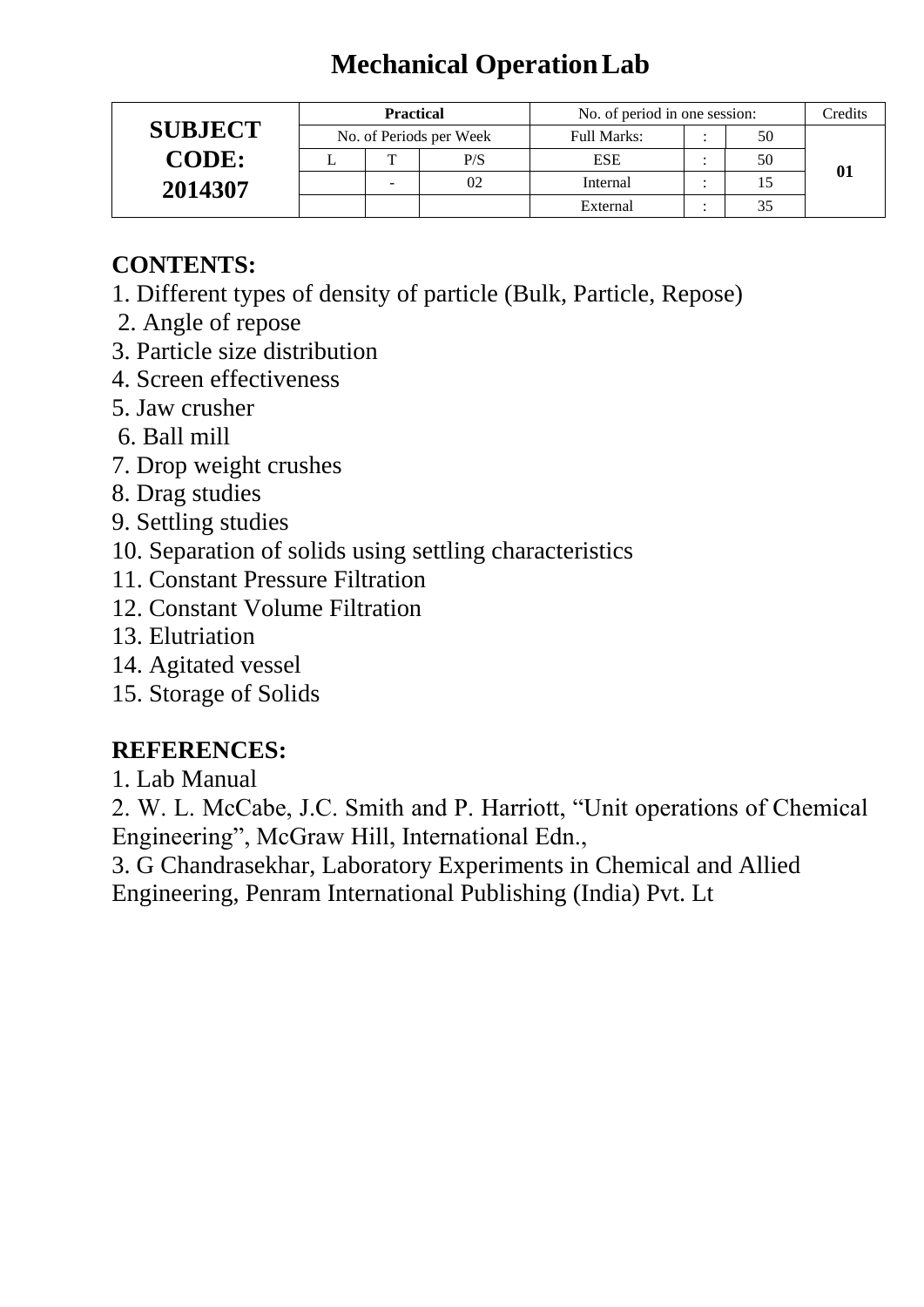# **WEB TECHNOLOGY LAB**

|                | <b>Practical</b> |                         | No. of period in one session: | Credits |  |
|----------------|------------------|-------------------------|-------------------------------|---------|--|
| <b>SUBJECT</b> |                  | No. of Periods per Week | Full Marks:                   |         |  |
| <b>CODE:</b>   |                  | P/S                     | <b>ESE</b>                    |         |  |
| 2018308        |                  | 02                      | Internal                      |         |  |
|                |                  |                         | External                      |         |  |

#### **Course Learning Objectives:**

This Lab course is intended to practice whatever is taught in theory class of 'Web Technologies'. Some of the things that should necessary be covered in lab.

#### **Course outcomes:**

Student will be able to program web applications using and will be able to do the following:

- Use LAMP Stack for web applications
- Write simple applications with Technologies like HTML, Java script, AJAX, PHP
- Connect to Database and get results
- Parse XML files Student will be able to develop/build a functional website with full features.

|                 | <b>Content: Practical</b>                                                                                                                                                    | Hrs. | <b>Marks</b> |
|-----------------|------------------------------------------------------------------------------------------------------------------------------------------------------------------------------|------|--------------|
| $Unit - 1$      | Home page Development static pages (using Only HTML) of an online<br>Book store.                                                                                             |      |              |
| $Unit - 2$      | Write a JavaScript to design a simple calculator to perform the following<br>operations: sum, product, difference and quotient.                                              |      |              |
| <u>Unit – 3</u> | Write a PHP program to display a digital clock which displays the current<br>time of the server.                                                                             |      |              |
| $Unit - 4$      | Write an HTML code to display your CV on a web page.                                                                                                                         |      |              |
| Unit $-5$       | Write an XML program to display products.                                                                                                                                    |      |              |
| $Unit - 6$      | Create a web page with all types of Cascading style sheets.                                                                                                                  |      |              |
| $Unit - 7$      | Write a PHP program to display a digital clock which displays the current<br>time of the server.                                                                             |      |              |
| $Unit - 8$      | Write a JavaScript that calculates the squares and cubes of the numbers<br>from 0 to 10 and outputs HTML text that displays the resulting values in<br>an HTML table format. |      |              |

This is a skill course. More student practice and try to find solution on their own, better it will be.

#### **Reference Books:**

- 1. "Web Technologies--A Computer Science Perspective", Jeffrey C.Jackson
- 2. "Internet & World Wide Web How to Program", Deitel, Deitel, Goldberg, Pearson Education
- 3. "Web programming- Building Internet Application", Chris Bales
- 4. Web Applications: Concepts and Real-World Design, Knuckles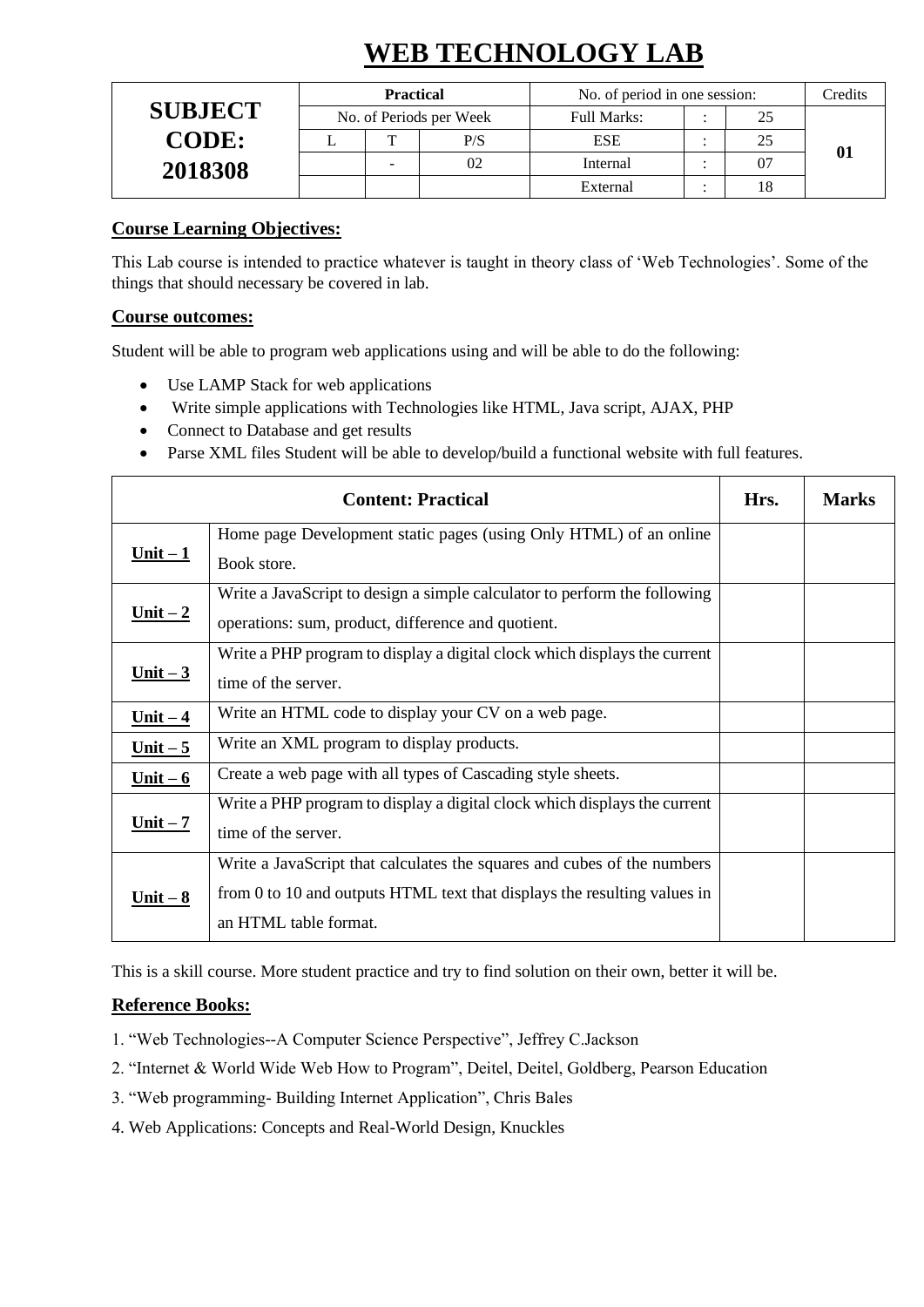## **Development of Life Skills-II(TW)**

|                | <b>Practical</b> |   |                         | No. of period in one session: | Credits |  |
|----------------|------------------|---|-------------------------|-------------------------------|---------|--|
| <b>SUBJECT</b> |                  |   | No. of Periods per Week | <b>Full Marks:</b>            | 50      |  |
| <b>CODE:</b>   |                  |   | P/S                     |                               |         |  |
| 2014309        |                  | - | 04                      | Internal                      | 15      |  |
|                |                  |   |                         | External                      |         |  |

| Unit-1 | Society, social structure, develop sympathy and empathy.                                 |
|--------|------------------------------------------------------------------------------------------|
| Unit-2 | Swot Analysis – Concept, how to make use of SWOT                                         |
| Unit-3 | Sources of conflict, Resolution of conflict, Ways to enhance interpersonal<br>relations. |
| Unit-4 | 1) Steps in Problem Solving.                                                             |
|        | 2) Identify and Clarify the Problem,                                                     |
|        | 3) Information Gathering Related to Problem,                                             |
|        | 4) Evaluate the Evidence,                                                                |
|        | 5) Consider Alternative Solutions and their Implications.                                |
|        | 6) Choose and Implement the Best Alternative,                                            |
|        | 7) Review                                                                                |
|        | 8) Problem solving technique. (Any one technique may be considered)                      |
|        | 1) Trial and error, 2) Brain storming, 3) Lateral thinking                               |
| Unit-5 | Body language --                                                                         |
|        | Dress like the audience                                                                  |
|        | Posture, Gestures, Eye contact and facial expression.                                    |
|        | Presentation Skill –                                                                     |
|        | Stage Fright,                                                                            |
|        | Voice and language – Volume, Pitch, Inflection, Speed, Pause                             |
|        | Pronunciation,                                                                           |
|        | Articulation, Language,                                                                  |
|        | Practice of speech.                                                                      |
|        | Use of aids –OHP, LCD projector, white board                                             |
| Unit-6 | Introduction to group discussion,                                                        |
|        | Ways to carry out group discussion,                                                      |
|        | Parameters—Contact, body language, analytical and logical thinking,                      |
|        | decision making                                                                          |
|        | <b>Interview Technique</b>                                                               |
|        | Necessity,                                                                               |
|        | <b>Tips For Handling Common Questions</b>                                                |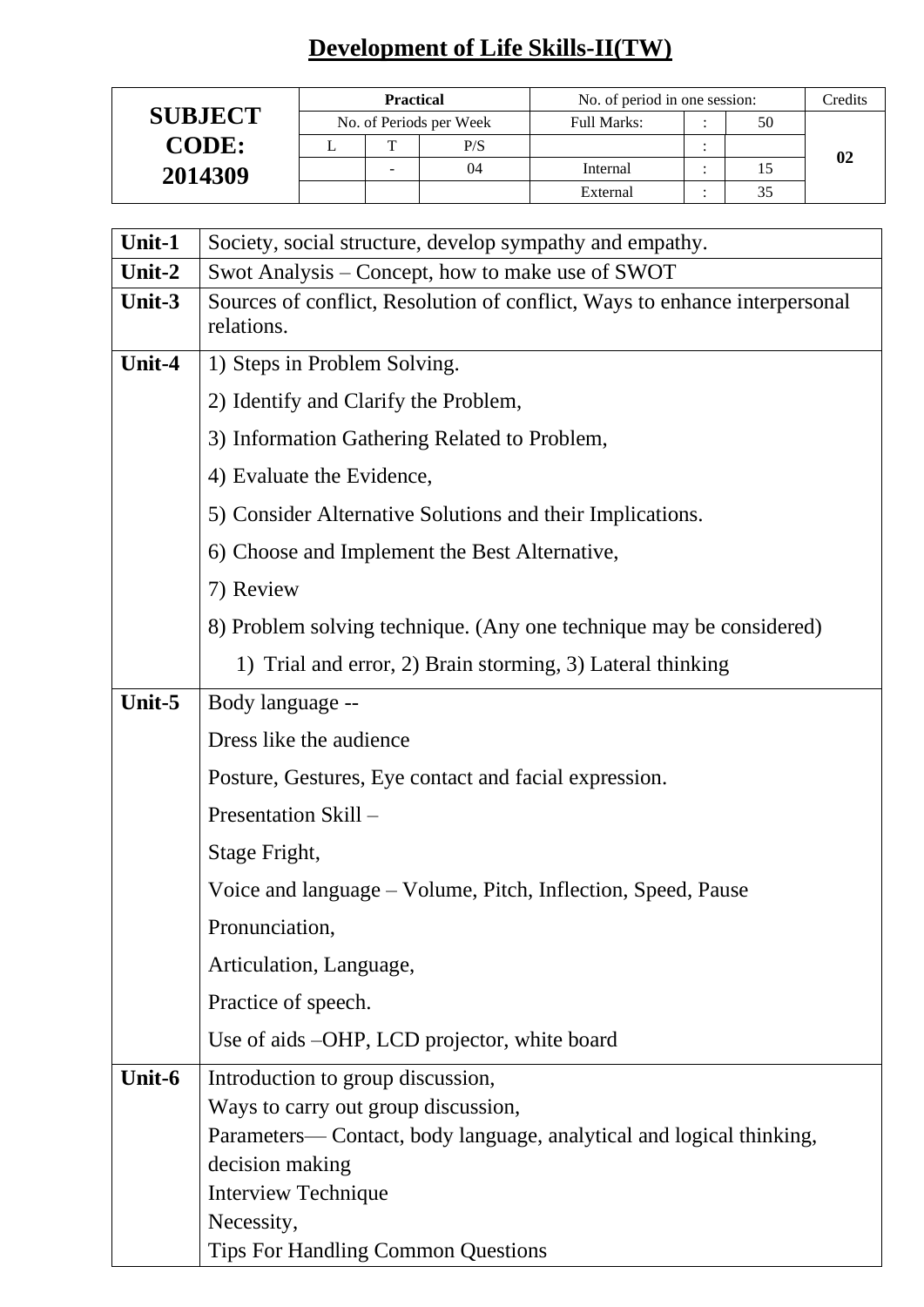| Unit-7 | Understand and work within the dynamics of a Groups.                            |
|--------|---------------------------------------------------------------------------------|
|        | Tips to work effectively in terms, establish good rapport, interest with others |
|        | and work effectively with them to meet common Objectives, tips provide and      |
|        | accept feedback in a constructive and considerate way, leadership in term,      |
|        | handling frustration in group.                                                  |
| Unit-8 | Introduction,                                                                   |
|        | Task Identification,                                                            |
|        | Task planning, Organizing and Execution, Closing the Task.                      |
|        |                                                                                 |

| <b>Text/Reference Books:</b>              |                        |                                       |
|-------------------------------------------|------------------------|---------------------------------------|
| Titles of the Book                        | Name of Authors        | Name of the Publisher                 |
| <b>Adams Time</b><br>management           | <b>Marshall Cooks</b>  | Viva Books                            |
| <b>Basic Managerial</b><br>Skills for All | E.H. Mc Grath, S.J.    | Pretice Hall of India, Pvt<br>$L + 1$ |
| <b>Body Language</b>                      | <b>Allen Pease</b>     | Sudha Publications Pvt.               |
| Creativity and<br>problem solving         | Lowe and Phil          | Kogan Page (I) P Ltd                  |
| Decision making &<br>Problem Solving      | by Adair, J            | Orient Longman                        |
| Develop Your<br><b>Assertiveness</b>      | Bishop, Sue            | Kogan Page India                      |
| Make Every<br>Minute Count                | <b>Marion E Haynes</b> | Kogan page India                      |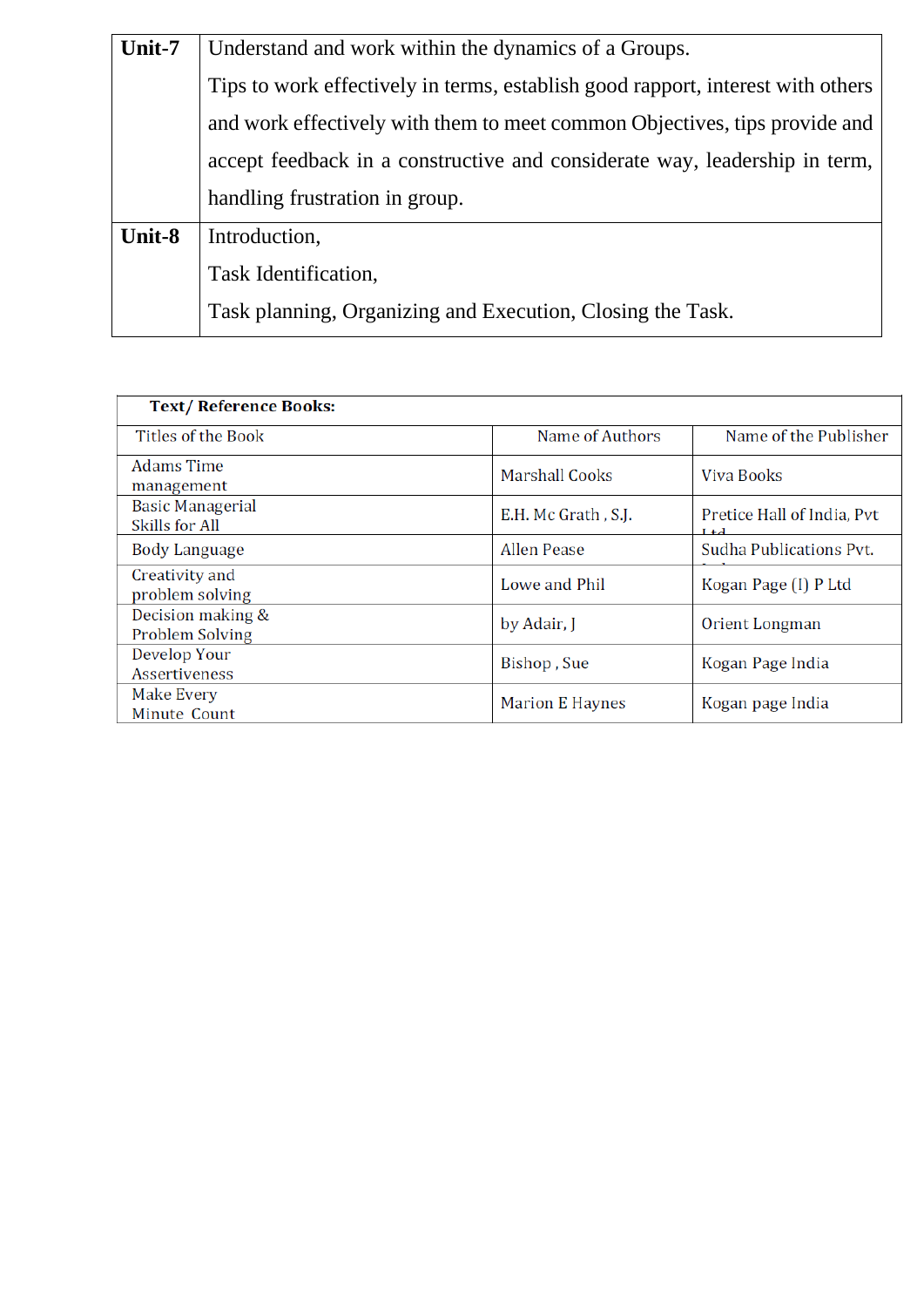# **Professional Practices-III (TW)**

|                | <b>Practical</b>         |                         | No. of period in one session: |    | Credits |
|----------------|--------------------------|-------------------------|-------------------------------|----|---------|
| <b>SUBJECT</b> |                          | No. of Periods per Week | Full Marks:                   | 50 |         |
| <b>CODE:</b>   | m                        | P/S                     |                               |    |         |
| 2014310        | $\overline{\phantom{a}}$ | 04                      | Internal                      |    |         |
|                |                          |                         | External                      | 35 |         |

| Unit-1    | <b>Field Visits</b>                                                           |
|-----------|-------------------------------------------------------------------------------|
|           | Structured field visits (minimum three) be arranged and report of the same    |
|           | should be                                                                     |
|           | submitted by the student, as part of the term work.                           |
|           | The field visits may be arranged in the following areas / industries:         |
|           | 1.1 Visit to Electric Power Generation Station                                |
|           | 2.1 Visit to Wind Mill and/or Hybrid Power Station of Wind and Solar          |
|           | 3.1 Multi Storied Building for Power Distribution Scheme                      |
|           | 4.1 Visit to a Multi Plex                                                     |
|           | 5.1 Visit to a Captive Power Plant (Thermal)                                  |
| Unit $-2$ | Lectures by Professional / Industrial Expert to be organized from of the      |
|           | following areas (any four)                                                    |
|           | 2.1 Modern Techniques in Power Generation                                     |
|           | 2.2 Role of Power Factor Improvement a tool in reducing cost of generation    |
|           | 2.3 New trends for built environment                                          |
|           | 2.4 Software for drafting                                                     |
|           | 2.5 Digital Metering                                                          |
|           | 2.6 Various government schemes such as EGS,                                   |
|           | 2.7 Industrial hygiene.                                                       |
|           | 2.8 Hydro power generation                                                    |
|           | 2.9 Special purpose wiring in chemical/hazardous industries                   |
| Unit-3    | Seminar:                                                                      |
|           | Any one seminar on the topics suggested below:                                |
|           | Students (Group of 4 to 5 students) has to search / collect information about |
|           | the topic through literature survey, visits and discussions with              |
|           | experts/concerned persons:                                                    |
|           | Students will have to submit a report of about 10 pages and deliver a seminar |
|           | for 10 minutes.                                                               |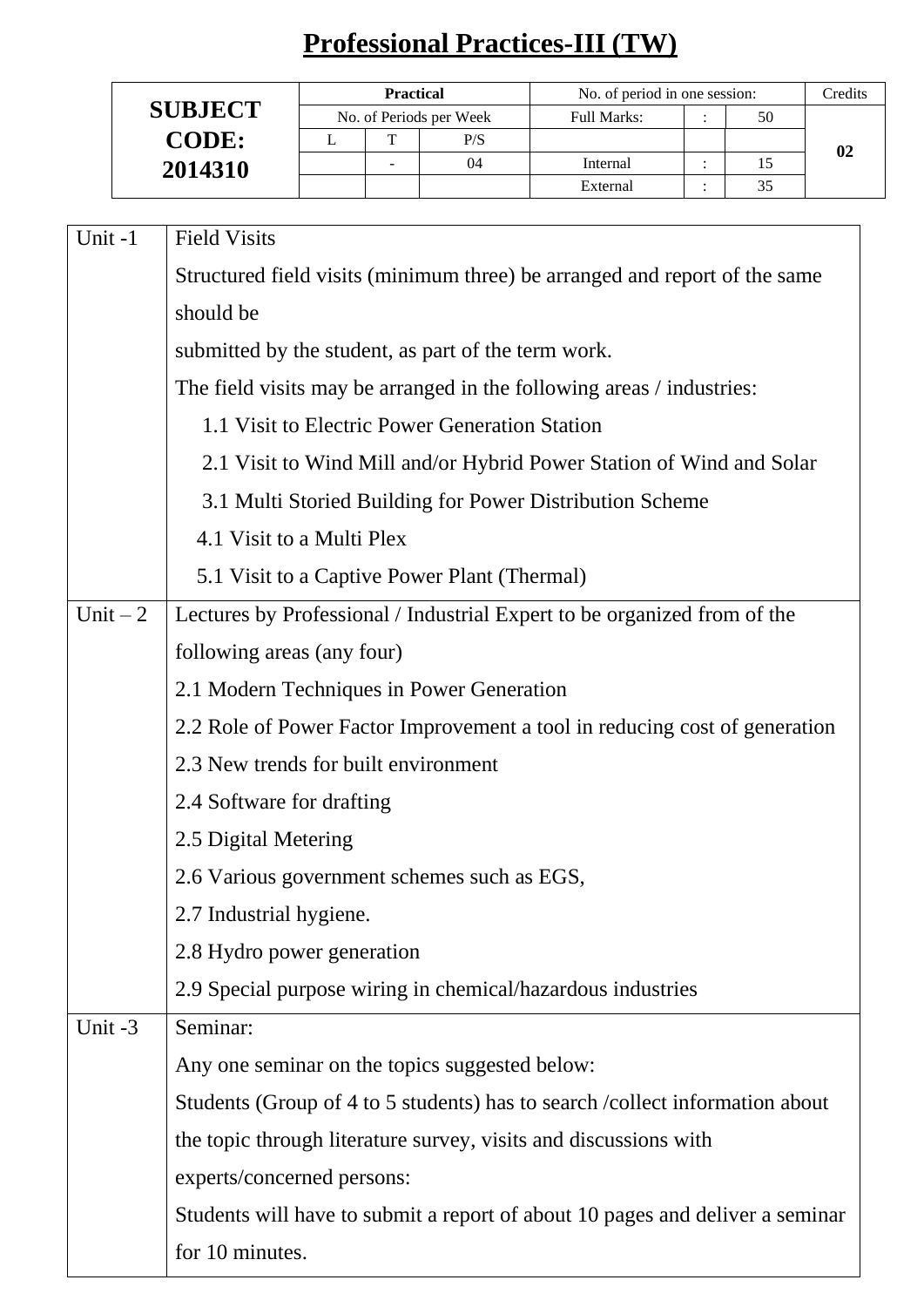| A group of four students is expected to collect information from the market |
|-----------------------------------------------------------------------------|
| specifications and cost of any four items, used in Electrical wiring for    |
|                                                                             |
|                                                                             |